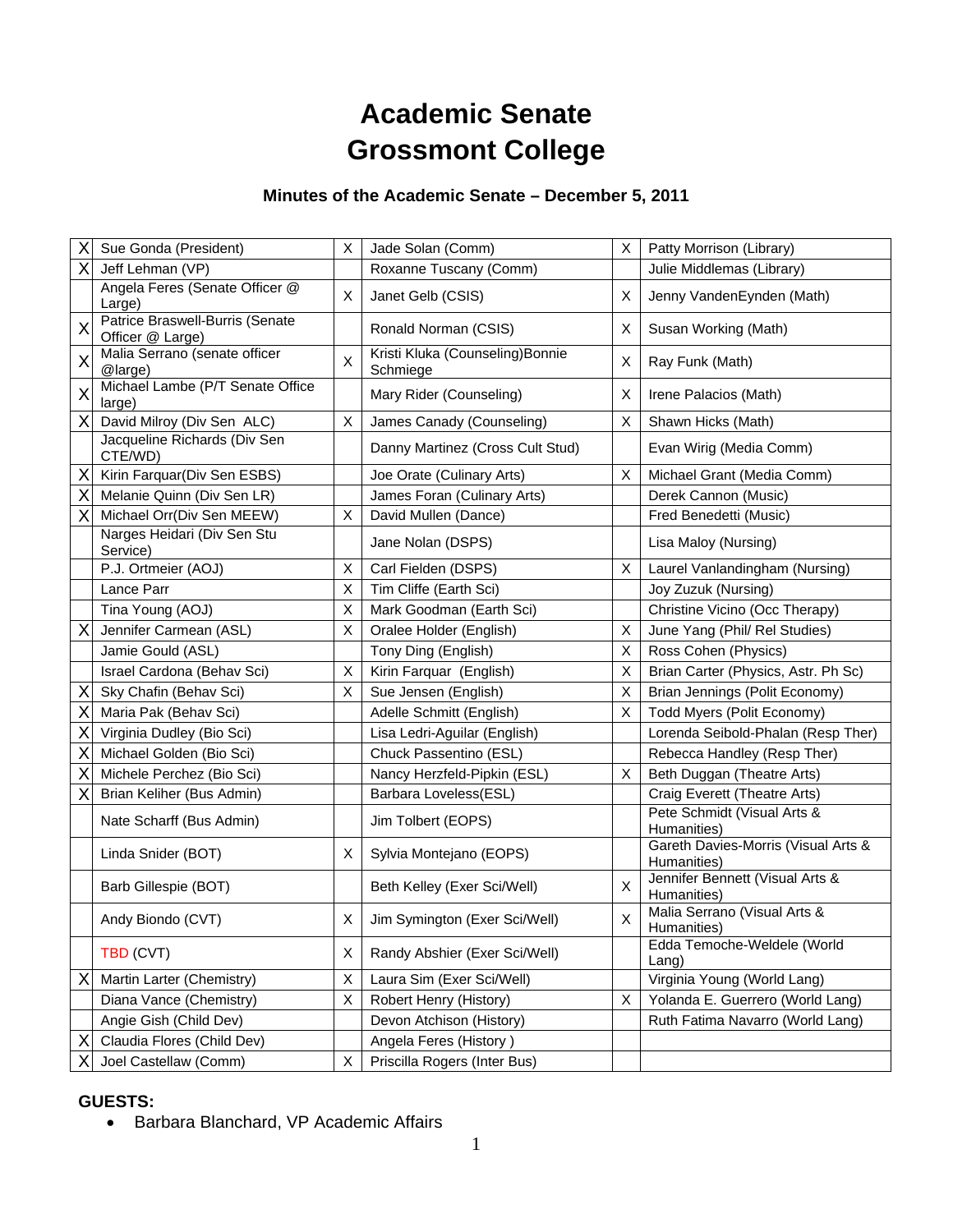- Janet Castanos, Dean English, Social and Behavioral Sciences
- Kerry Kilber, Dean, Learning & Technology Resources
- Sheridan DeWolf, Interim Dean Career and Tech Ed/Workforce

#### **RECORDER**: Rochelle Weiser

# **I. CALL TO ORDER (11:05)**

# **A. Public Comment**

Ray Funk: Ray commented on the quality of Sodexo's food and wondered how they continue to win awards; many are dissatisfied with the quality of food. It was noted that comment cards are available in the Cafeteria and a GC Survey had gone out regarding the quality of the food offered. Sue would inquire to see if the survey could be sent out again. **Postscript: Have you checked out the NEW food court?? Great healthy choices!** 

# **B. Approval of Agenda**

A motion was made to approve the day's agenda with a change to the allotted times; Presidents report 20 minutes and the Action items 40 minutes. **M/S/U** Morrison/Dudley

# **C. Approval of Minutes from December 5, 2011.**

A motion was made to approve the minutes from December 5, 2011. **M/S/U** Morrison/Canady

# **II. PRESIDENT'S REPORT – Sue Gonda**

- Sue reported on the new regulation regarding repeatability: students will only be allowed to attempt a course 3 times. Once it goes into effect, it will be retroactive, so students who attempted a class twice and got either a D, F, or W would only have one more chance in the District to take the class. Sue noted the Title V language is posted on the Senate webpage. Students will be made aware of the change at the time they register for classes. Sue wanted the Senators to be aware of the new information so they can help students.
- Sue reported on the changes the Districtwide Coordinating Education Council (DCEC) made to priority registration. Sue then reviewed the changes; new priority would be given to students nearing completion of degrees or programs; incoming high school graduates (Fall 2012); and first time fully matriculated students. (With Vets, EOPS, and DSPS remaining at the top of the list.) The new changes would take effect Summer /Fall 2012. It was suggested that perhaps there could also be a maximum on the number of courses students could sign up for. **Postscript:** enrollment priorities attached
- Sue reported on a new Board Policy that allows for service animals to accompany disabled students on campus and in classrooms. This policy includes service dogs as well as miniature horses.
- Sue reported that the District is working on coordinating "Catalog Rights" for students who attend both GC and Cuyamaca.
- DCEC recommended approval for the District (Board) to increase the Health Services fee from \$14 to \$18 for students. GCCCD currently has the lowest fees in the San Diego/Imperial County Community College Association (SDICCCA) and currently is the only one that grants Board of Governors (BOG) waivers for category B students. Sue noted that with the budget cuts GCCCD has been unable to provide the health services that students need; the fee increase would go directly to health services.
- Jim Mahler has asked the faculty to consider taking the week off at Thanksgiving. Determining whether or not to add the break is a pedagogical decision and therefore falls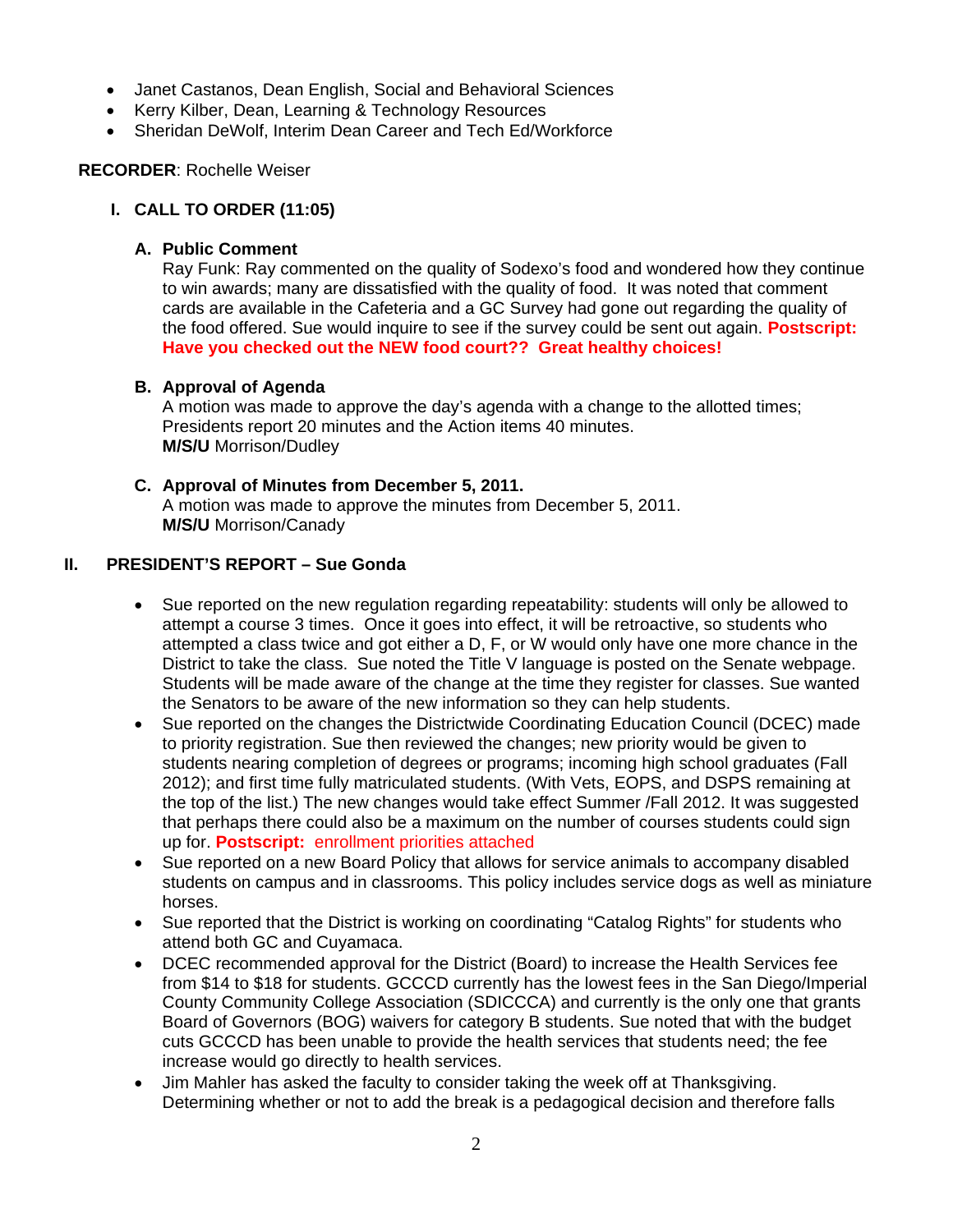under the purview of the Senate. Sue asked the Senators to discuss it with their constituents and an opportunity for discussion would appear on the Senate Agenda at a later date.

- Regarding the e-mail from Sunny Cooke on course maximums: Faculty is being urged to adhere to the max listed on Webadvisor. If you have questions, see the contract language **(attached).** Sue explained that course maximums were determined several years back and were pedagogical decisions based on what is best for the course being taught. Sue noted that course maximums and classroom maximums might be different, but classroom maximums need to be adhered to due to fire codes. Sue noted that the administration is asking that faculty follow the course maximum or the classroom maximum whichever is less in order to meet FTES goals and adhere to fire codes. One suggestion was that instructors only be given 5 add codes and asked faculty for their input. The body overwhelmingly rejected this idea, and Sue said she would report that back. Adhering to the course maximums are important so that we are not faced with more reductions in the future. Sue noted that any changes to course maximums would need to go through the Curriculum Committee and then to the Union for negotiation.
- Sue reported Angela Feres would no longer be able to serve as a Senate Officer and anyone interested to please contact Sue.
- Sue reported Denise Schulmeyer had submitted her application for Professional Development Coordinator and an e-mail announcement would be coming out soon.

# **III. COMMITTEES**

#### **None**

# **IV. ACTION ITEMS**

#### **A. Resolution on Part-Time Assignments-Mike Lambe**

A motion was made to put the Resolution on the table for discussion. M/S Guerrero/Fielden

Much discussion occurred regarding the Resolution. Some items that emerged from the discussion were;

- The job as a chair is not to consider financial needs of the individuals (full time or parttime) but rather what is best for their department.
- Many chairs voiced they already have discussions within their departments regarding assignments and ask for input on what assignments faculty would like.
- The resolves are departures from past practice.
- The intent of the resolution is to raise awareness of part-time faculty, their unique situation (not being permanent) on campus, and their contribution to the campus.
- The resolution could make full time faculty uncomfortable exercising their contractual right to overload; both full time and part-time faculty have financial needs that need to be met.
- It was noted AFT is working on Part-Time protections to be negotiated.
- Many felt the resolution was an opportunity to show support for Part-Time faculty and the legal part would come with contract negotiations.
- Many felt their departments already carry out the goals of the resolution and that supporting the resolution would be a good thing; many felt they didn't need a resolution to do their best for part-time faculty
- With the Resolution Part-time faculty is asking to raise awareness on overload courses and the impact it has on part-time faculty.

Sue called for the question; Resolution failed.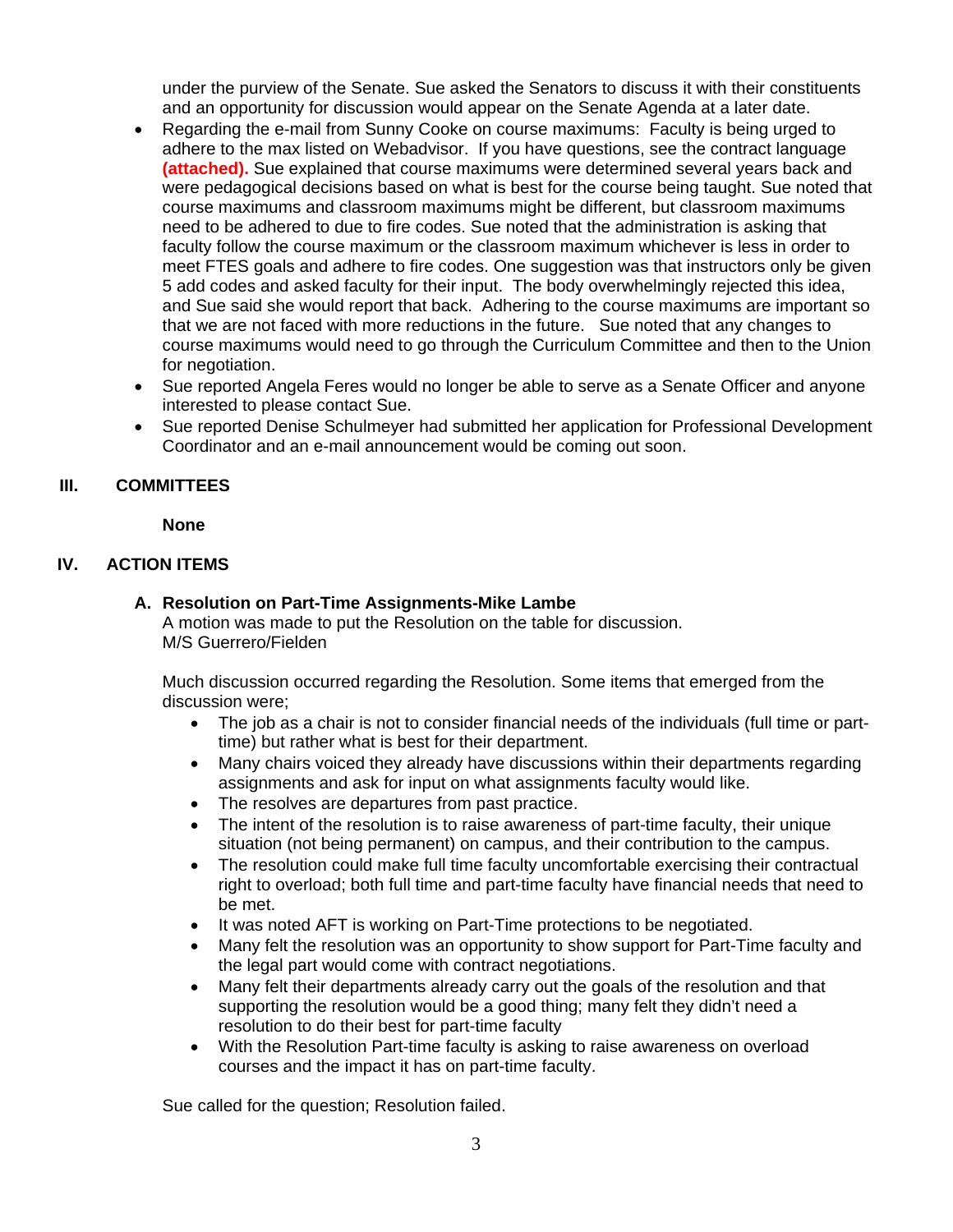- **B. Best Practices for Online Teaching-Angela Feres, Janet Gelb, Kerry Kilber** Unable to cover this item due to time constraints.
- **C. Evaluation Form, Revised- Sue Gonda** Unable to cover this item due to time constraints.

# **V. INFORMATION ITEMS**

.

- **A. BP/AP Field Trips**
- **B. Charge for the Academic Senate's part-Time Faculty Committee**
- **C. State Senate Resolution: Part-Time Area Seats on the Executive Committee** Unable to cover the above items due to time constraints

Meeting Adjourned at 12:15 pm Next meeting is scheduled for December 5, 2011 at Griffin Gate 11:00-12:20pm

The Academic Senate minutes are recorded and published in summary form. Readers of these minutes must understand that recorded comments in these minutes do not represent the official position of the Academic Senate. The Academic Senate expresses its official positions only through votes noted under "Action."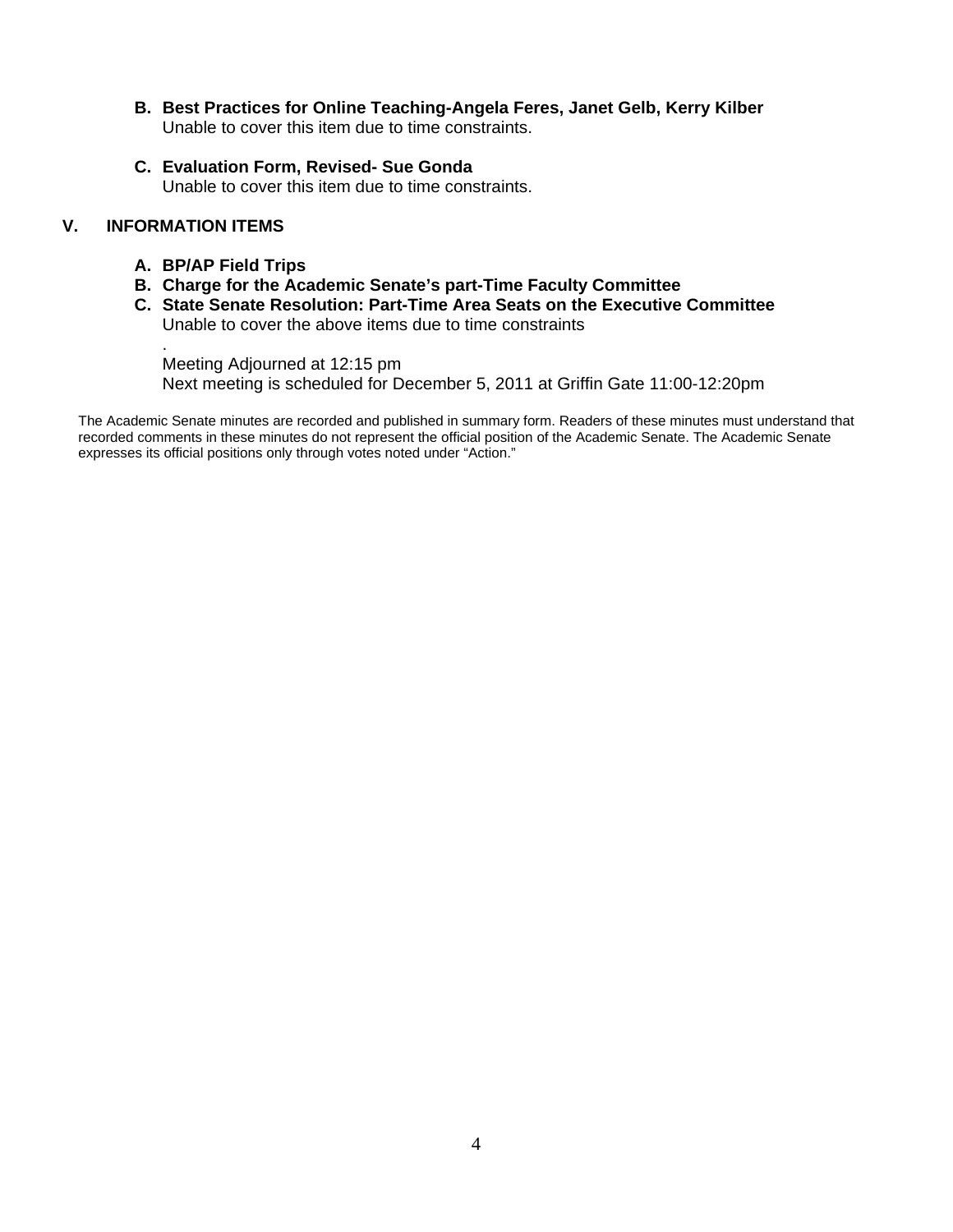# GCCCD ENROLLMENT PRIORITIES Enrollment Priorities- Summer 2012

Group 1: Veterans, EOPS, DSPS, & Foster Youth *(with 45-70 degreeapplicable GCCCD units; no unit limit for Veterans/Foster Youth)* 

Group 2: Continuing Students with 45-70 degree-applicable units)

Group 3: Open Enrollment *[Sorted: a) Continuing students with less than 45 or more than 70 degree-applicable units, b) New students sorted by application date, c) Everyone else]* 

# GCCCD New Enrollment Priorities- Fall 2012

•Group 1: Veterans, EOPS, DSPS, & Foster Youth

•Group 2: Continuing Students with 45-70 degree applicable units

•Group 3: First-Time High School students & Other First-Time students who have fully matriculated

•Group 4: Continuing Students with 12 or more units but not more than 44.5 degree applicable units

•Group 5: Continuing Students with .5-11.5 units

•Group 6: Open enrollment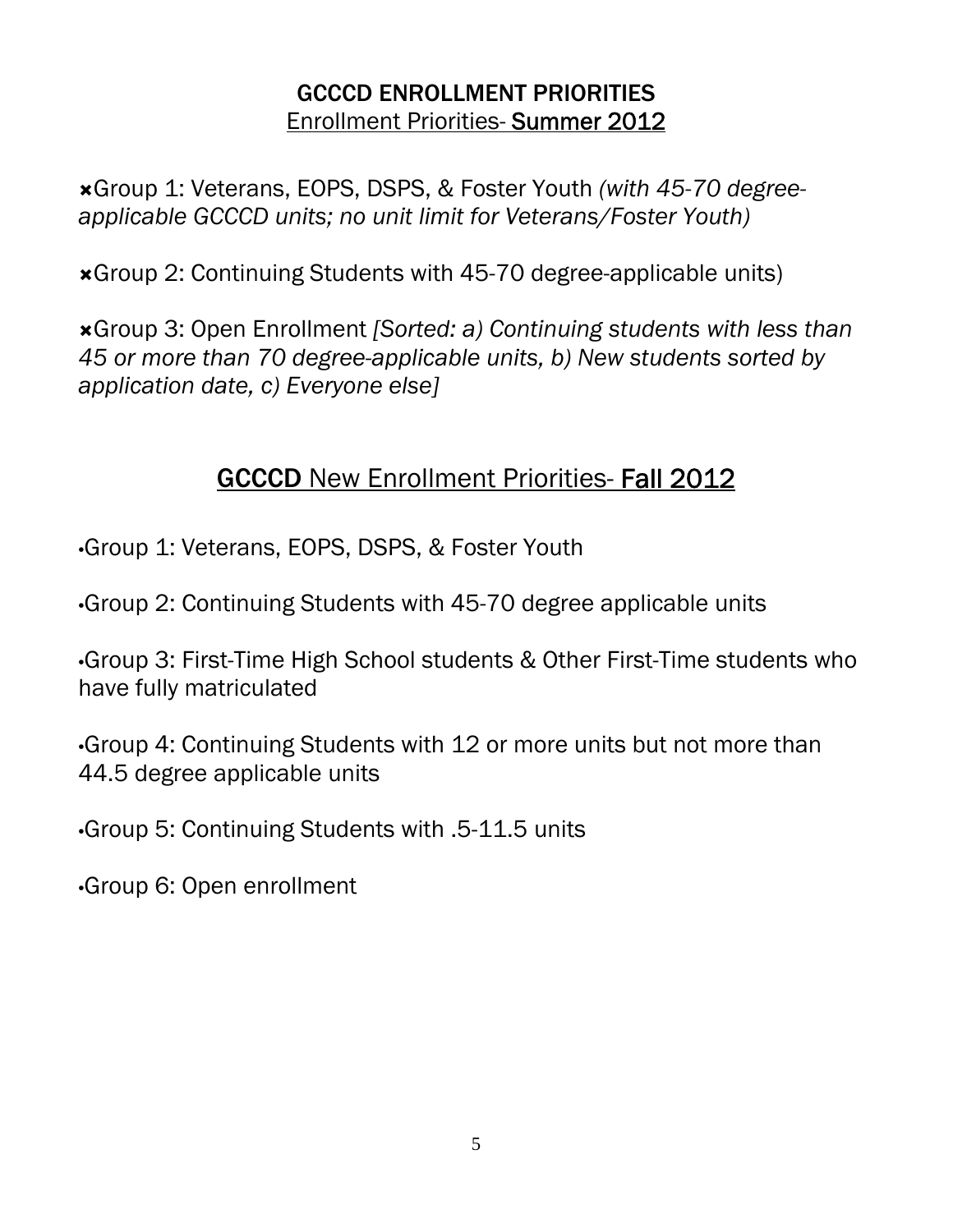#### **Contract Language about Class Maximums:**

# **7.12.4 Class Maximums**

- **7.12.4.1.** Class maximums shall be subject to negotiation.
- **7.12.4.2.** United Faculty and the District agree that on any given day, class size shall not exceed the posted classroom maximums. Further, the Large Class Compensation shall be paid only on classroom maximums.
- **7.12.4.3.** The purpose of establishing course maximums is efficient use of classrooms while giving consideration to educational concerns and constraints. Class maximums for cooperative work experience, community service learning, internships, clinicals, extra curricular teams, and/or performance classes, not subject to number 6 below, are not necessarily related to a specific classroom. Enrollment maximums for such courses shall be established upon mutual agreement of the Instructor, Department Chair/Program Coordinator, and appropriate Dean and approval of the Vice President. Such agreements are subject to collective bargaining review.

# **7.12.4.3.1.**

- 1. Set general lecture course maximums at fifty (50) students or at room size whichever is lower.
- 2. Set large lecture course maximums (over 50) on agreement of appropriate administrator and instructor.
- 3. Set mathematics and literature course maximums at forty-five (45) students or at room size whichever is lower.
- 4. Set English and other composition course maximums at thirtyfive (35) students or at room size whichever is lower.
- 5. Set ESL course maximums at twenty-five (25) students.
- 6. Set laboratory section maximums to the number of stations in the room as defined by facilities and/or equipment. (Except when new programs are being established or facilities reconfigured.)
- 7. Set lecture class maximums with concomitant laboratory set to the number of laboratory room stations with the exception of combined lecture courses which break into multiple lab sections.
	- 8. Set Speech course maximums at thirty (30) students.
	- 9. Set foreign language, including ASL, course maximums at:

30 for 120s